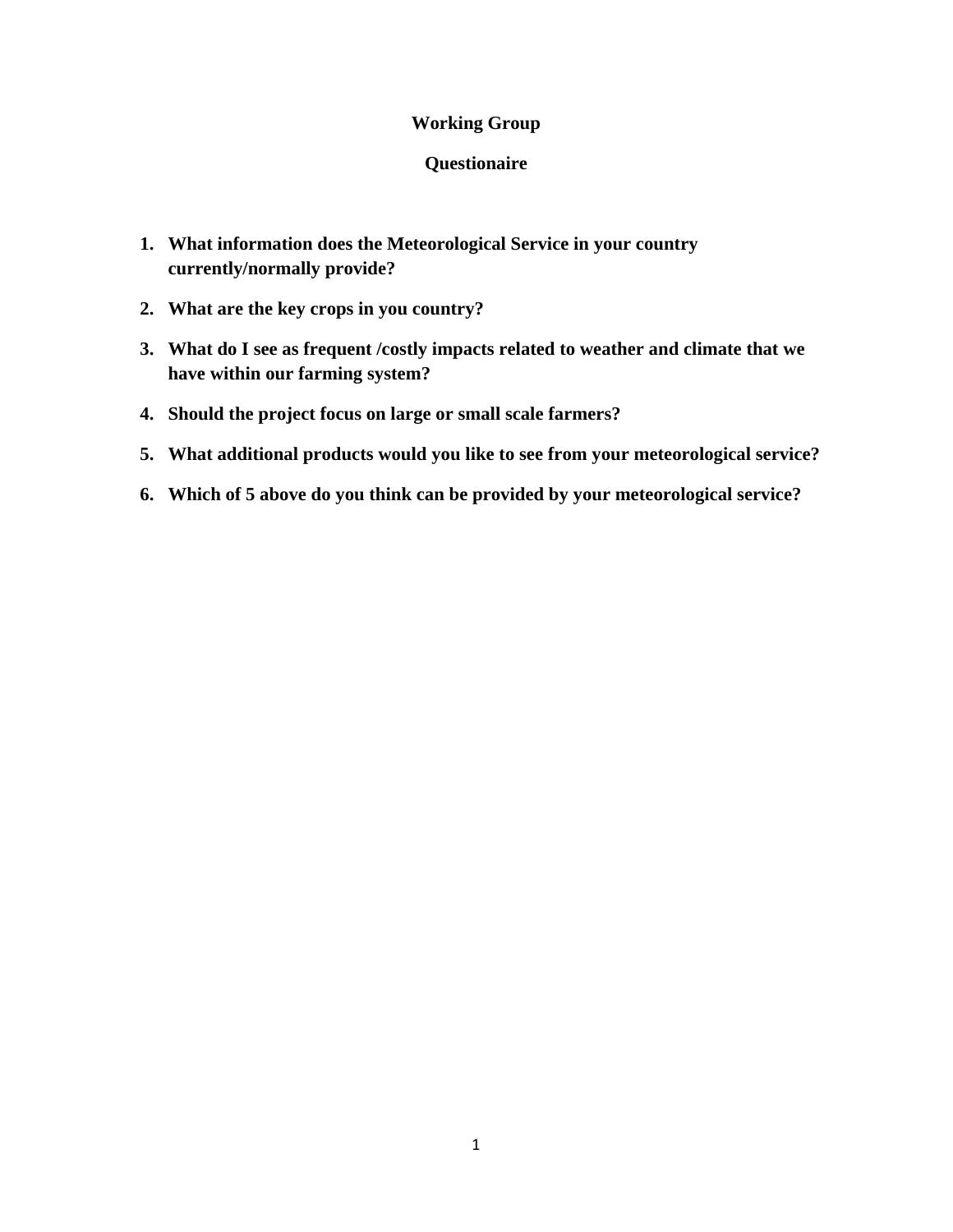## **WORKING GROUP- BARBADOS**

## **1. Met Office**

- Rainfall from at least 2 stations in each parish (St. Andrew 7/8 in the parish).
- Evaporation/ Evapotranspiration at airport (Penman-Montieth)
- Sunshine Hours
- No UV index , Heat
- Temperature (max and min), humidity, wind speed, wind direction, cloud cover, low and high tides.
- Forecasting- 3 times daily, 4 day forecast (updated every day/week).
- Prepare information for weather news at night.
- Major events- get requests from insurance companies for a client/claim.
- Forecasting for aviation.

#### **2. Key Crops in Our Country**

- Sugar cane
- Sweet potatoes
- Yams
- Tomatoes
- Onions
- Carrots
- Cucumbers
- Cabbage
- Lettuce
- Sweet Peppers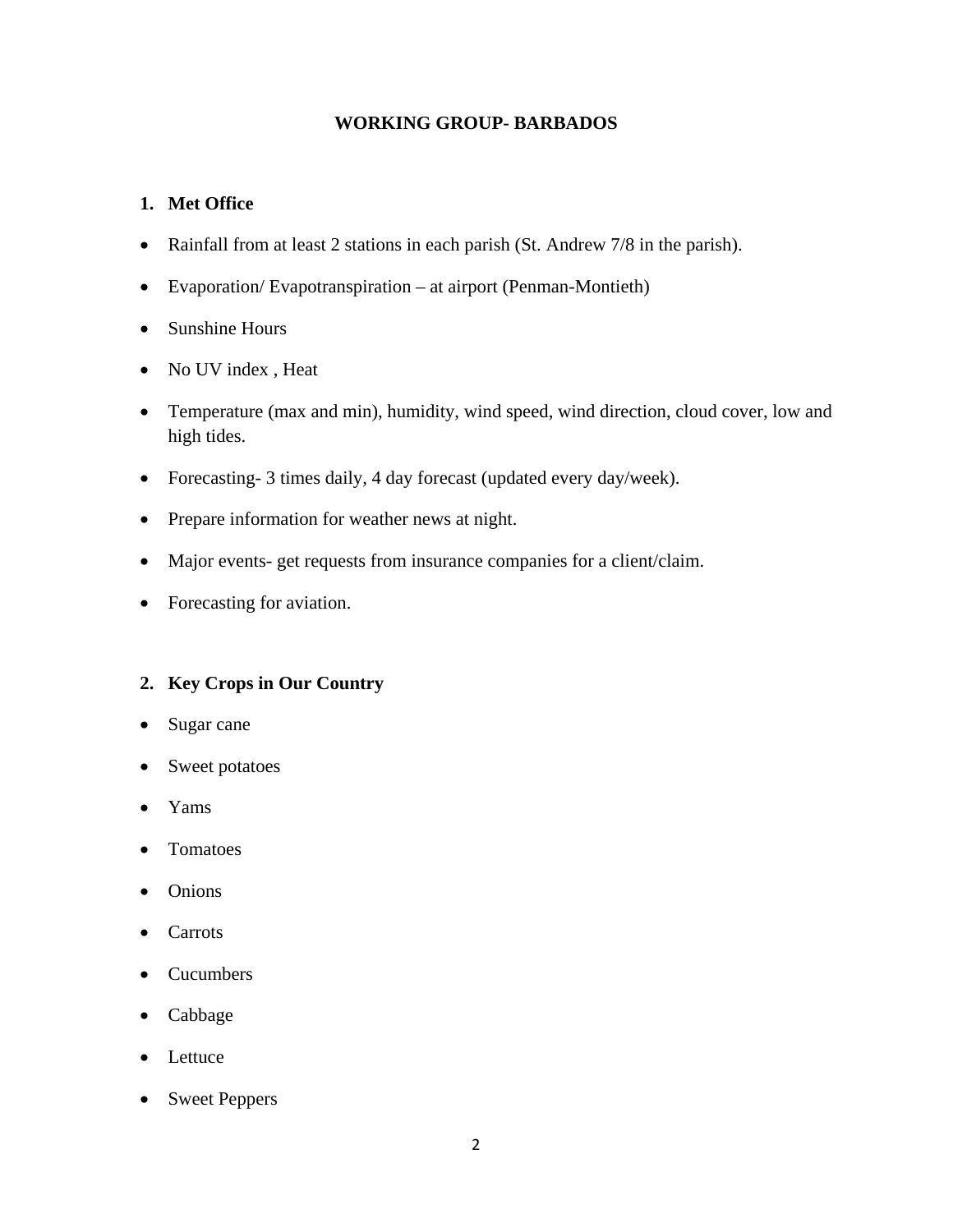- Beans
- Cassava
- **3.** Flash Flooding Costly (not as frequent)
- Droughts (Dry Season)- Costly
- Cane Fires (in dry season) Costly, Frequent
- Wind Damage (in early months of the year) Frequent
- Pest and Disease (all year round e.g. powdery mildew in dry season, downy mildew in wet season).
- **4.** Focus on both large scale and small.

We have emerging small scale vegetable farmers (more devastating on small scale), and we are committed to growing sugar cane for several other uses.

#### **5. Meteorological Products we would like to see – WISH LIST**

- Newsletter/ Bulletin
- Evapotranspiration data for Irrigation Scheduling
- Education on how Agro-Meteorology can influence production and improve yields.
- UV index data
- Solar Radiation Data
- Forecasting for agriculture.
- Meteorological data for use in developing crop insurance plans or policies.
- Yearly climate projections based on past climate data and worldwide climate patterns.
- GIS and remote sensing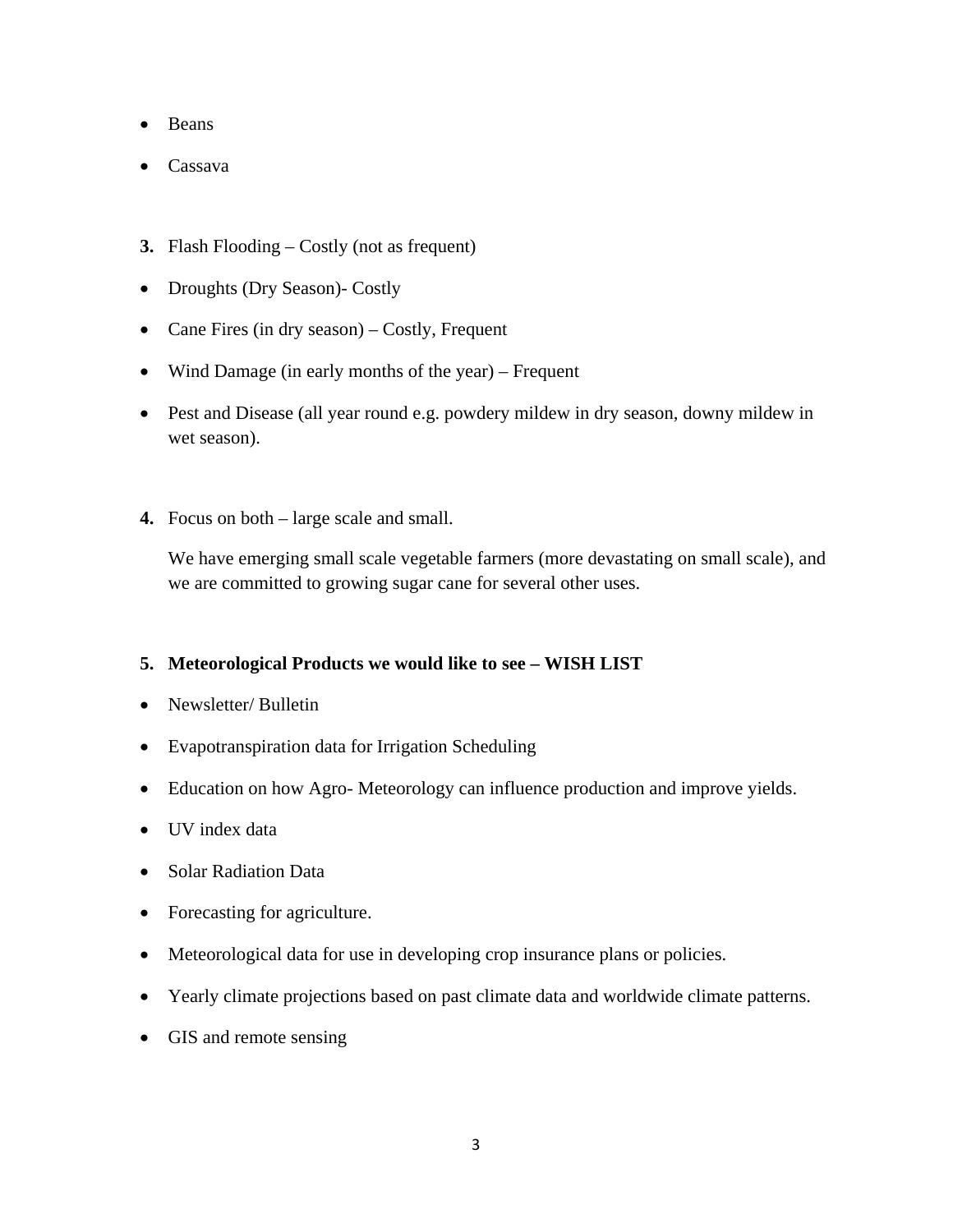# **6. What Can Be Currently Provided by the Met Office?**

- Meteorological data for use in developing crop insurance plans and policies.
- Evapotranspiration data for irrigation scheduling (if government or farmers are willing to provide a secure property).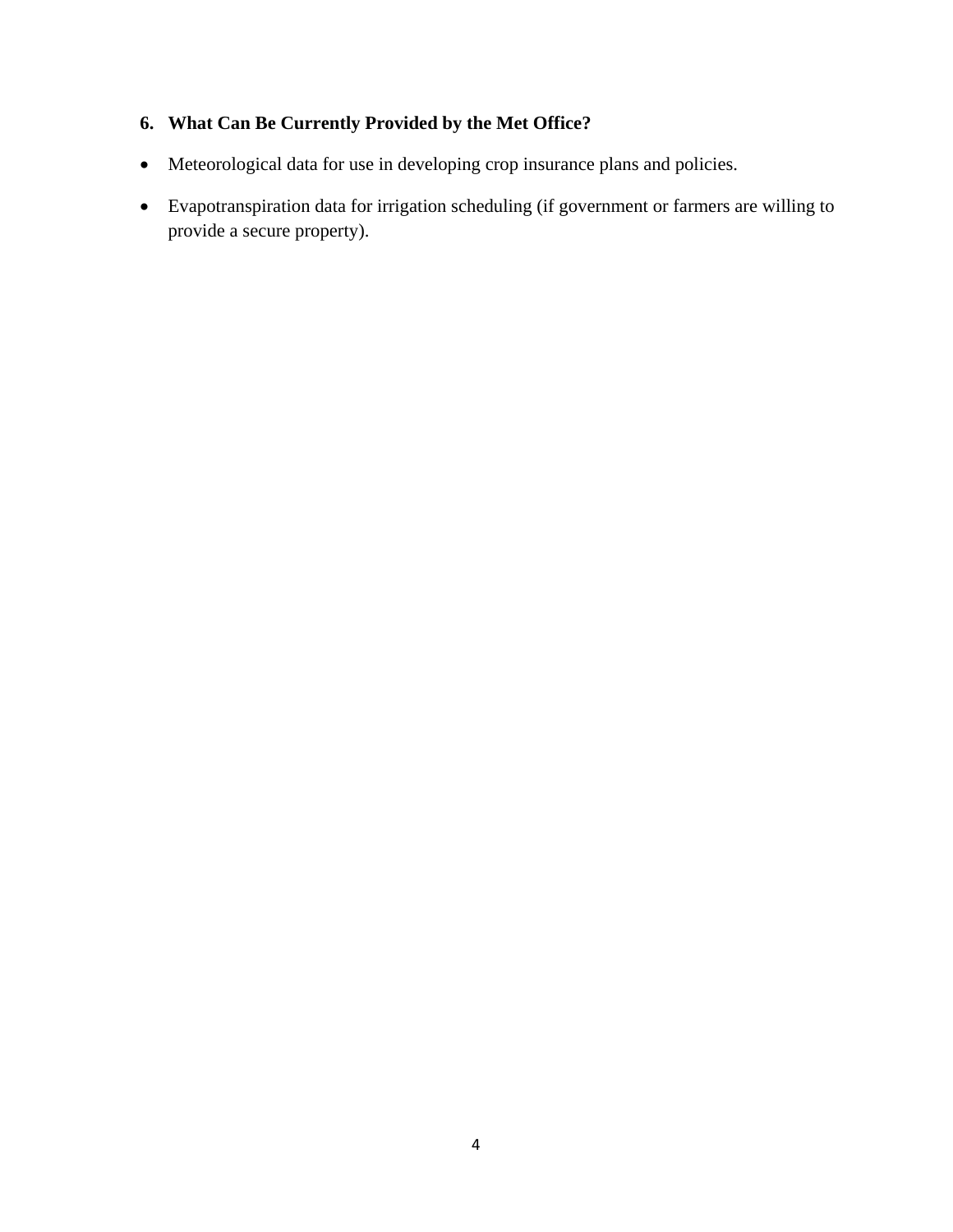#### **BELIZE**

Garvy Ramirez

Dennis Gouguez

Carlos Fuller

#### **1. Availability**

- a. 3- Day weather outlook
- b. Monthly rainfall

#### **2. Key Economic Crops**

- a. Traditional : sugar, banana and citrus
- b. Non-traditional: cereal crops, beans, peppers and vegetables

#### **3. Frequent impacts**

- a. Rainfall (too much; too little)
- b. Temperature becoming more relevant for new production systems
- c. Wind

#### **4. Project Focus**

Ministry of Agriculture and Fisheries mandate is service to small and medium farmers.

#### **5. Additional products**

- a. Rain/dry season onset or cessation
- b. Almanac- moon phases etc.
- c. Day length information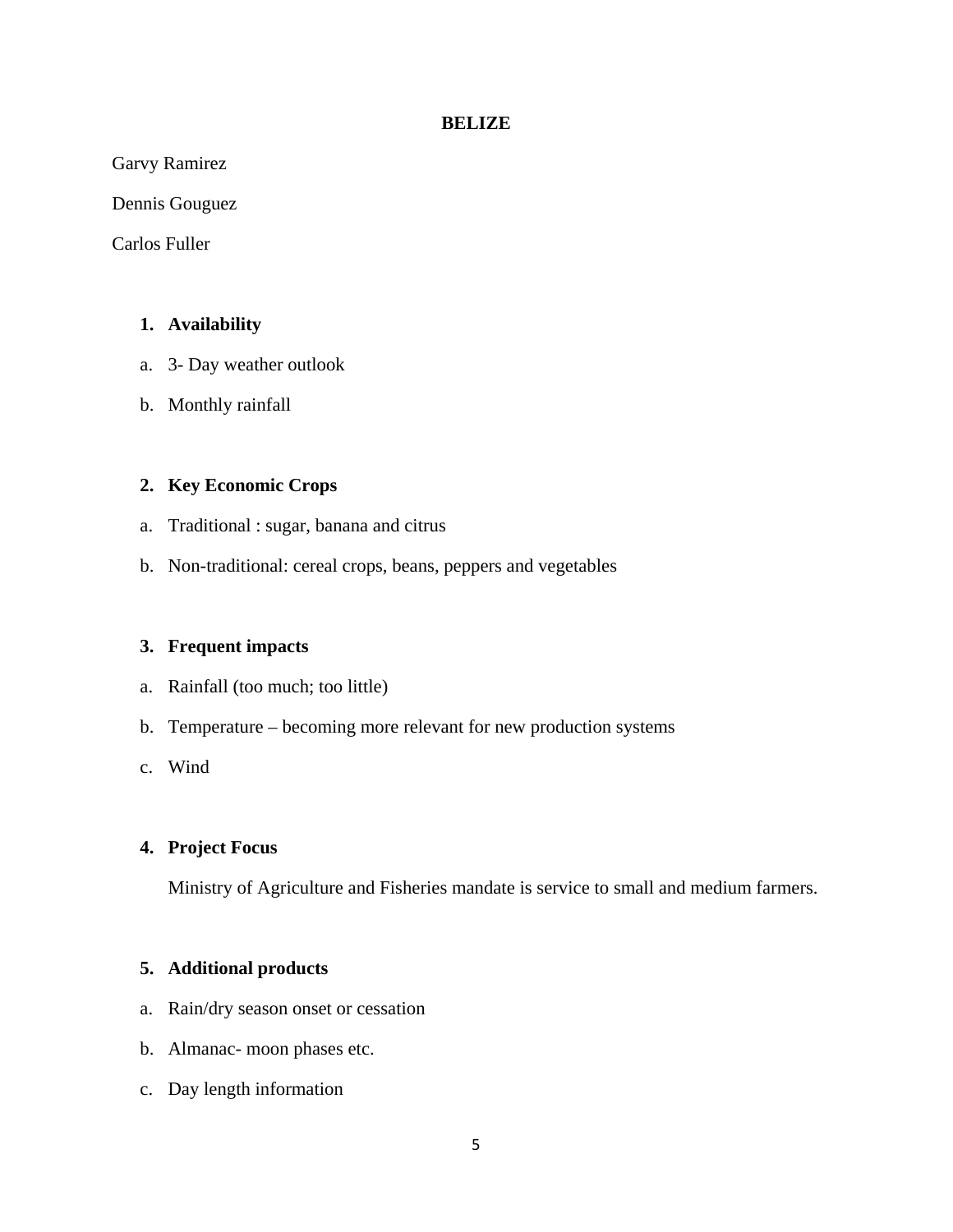# d. Evaporation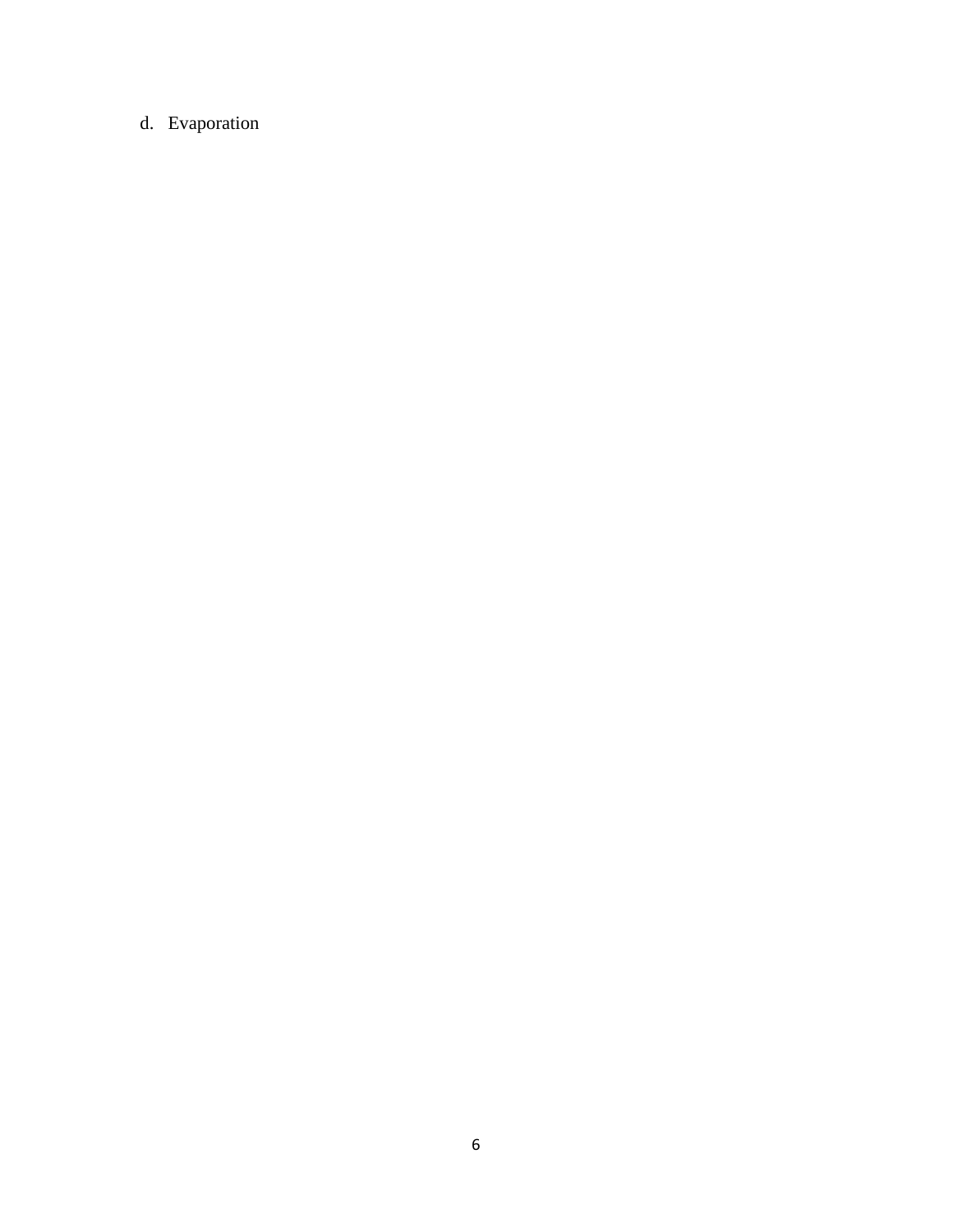## **WORKING GROUP REPORT – ST. VINCENT & THE GRENADINES**

### **Question 1**

Meteorology– What information does my service normally provide?

#### **Answer**

Daily forecasts in collaboration with the Barbados Meteorological Office. This includes tide information and weather forecasts are distributed to radio and television and other agencies.

## **Question 2**

Agriculture- What are the key economic crops?

#### **Answer**

- Bananas
- Plantains
- Root crops (e.g. dasheen, eddoes and tannias)
- Vegetables for local market
- Arrowroot
- Ginger

## **Question 3**

Agriculture – What do I see as frequent /costly impacts related to weather and climate that we have within our farming system?

#### **Answer**

- Wind
- Drought and heavy rains
- Pests and Diseases
- Soil erosion and landslides
- Leaching of fertilizers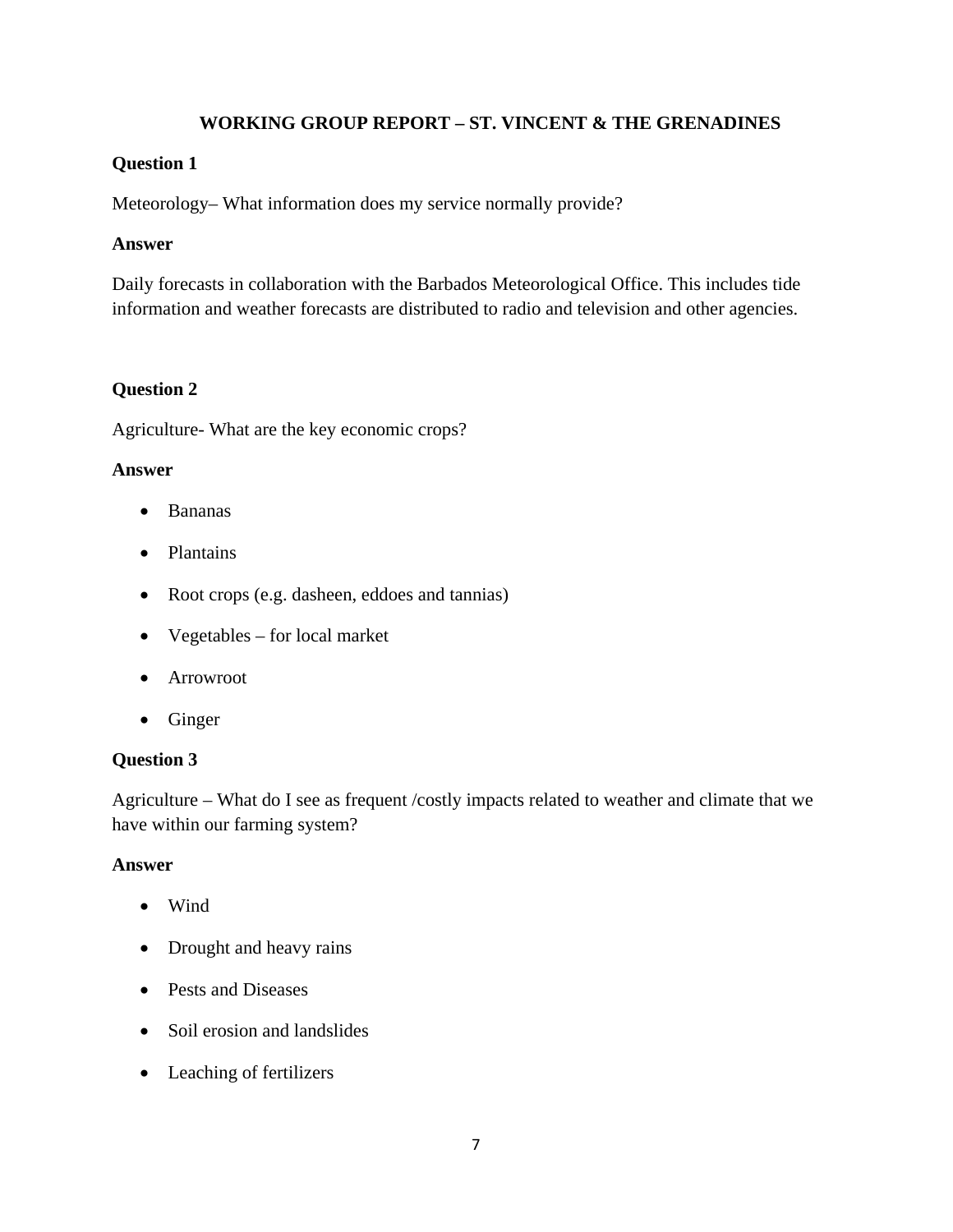## **Question 4**

Should the product focus and small scale farmers?

## **Answer**

Small farmers – These represent over 95% of the total farming population with over 70% of their farms being less than 5 acres in size. This group has few resources to address their issues on their own. There is a greater social impact on the country when there is a stable small farmer community.

# **Question 5**

Agriculture- What product would you like to see?

## **Answer**

- Longer term weather forecasts  $-3$  days to 1 week
- Drought forecasts
- Rainfall intensity forecasts
- Information to help in obtaining risk information.
- Also needed Greater collaboration and networking between meteorological services, agricultural, water and electricity, guiratini services, as well as farmers' organisation, and agricultural agencies both locally and regionally, and other entities which are involved in weather data collection.

## **Question 6**

Meteorology – Are there any of these that you know you can currently provide but don't?

## **Answer**

Yes, three day weather forecasts. Some of these could be done through regional networking.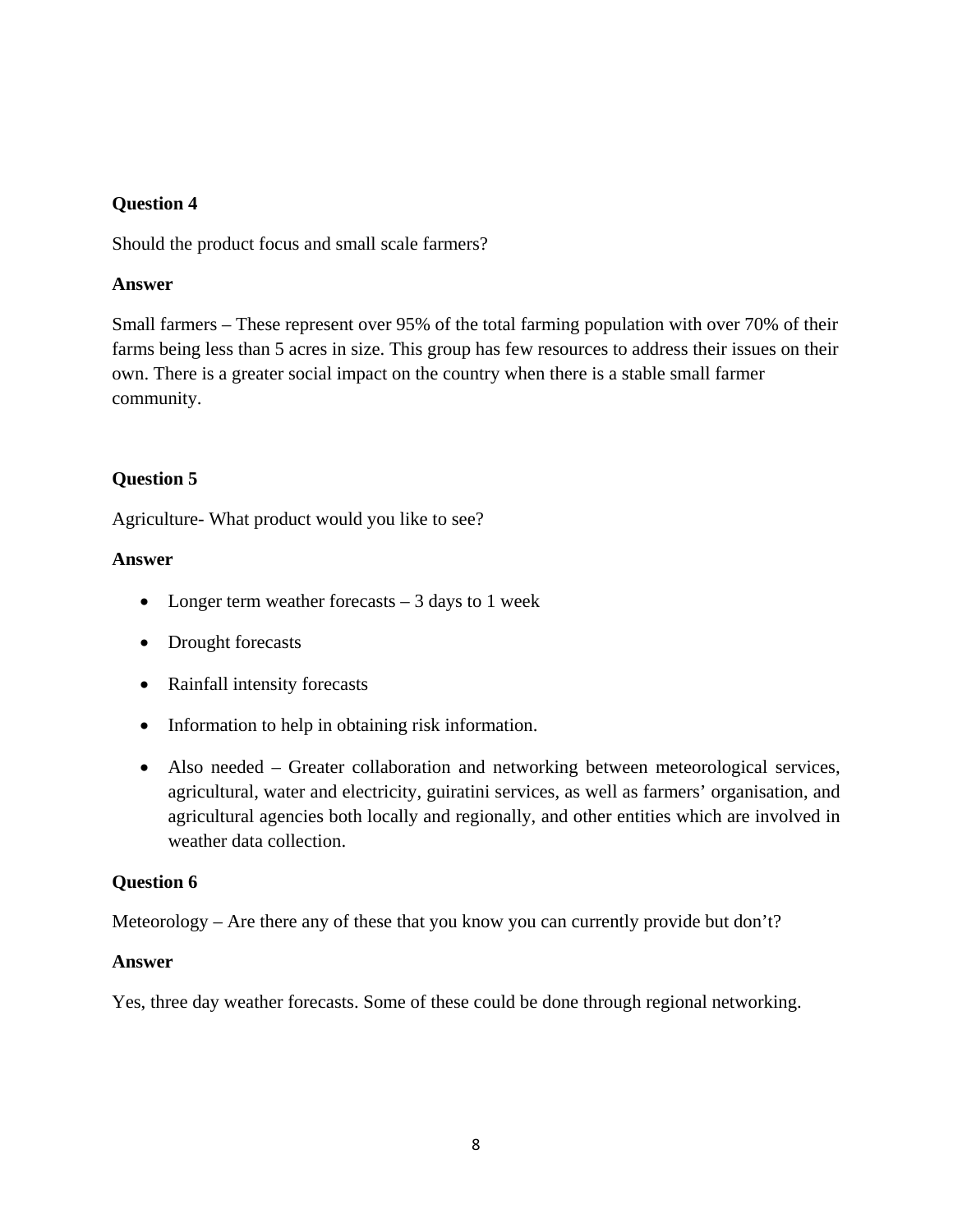## **WORKING GROUP SESSION – ST. LUCIA**

1. Information provided by meteorological services.

Raw data:

- Temperature, Evaporation
- Relative Humidity
- Sunshine, Wind speed

## Other:

- Climatological analyse
- Rainfall projection
- Summary
- Report

## 2. Economic crops

- Bananas
- Cocoa
- Vegetables
- Root crops
- Citrus Fruits
- 3.
- 4. Impacts
	- Droughts
	- Floods
	- Tropical cyclones
	- Humidity diseases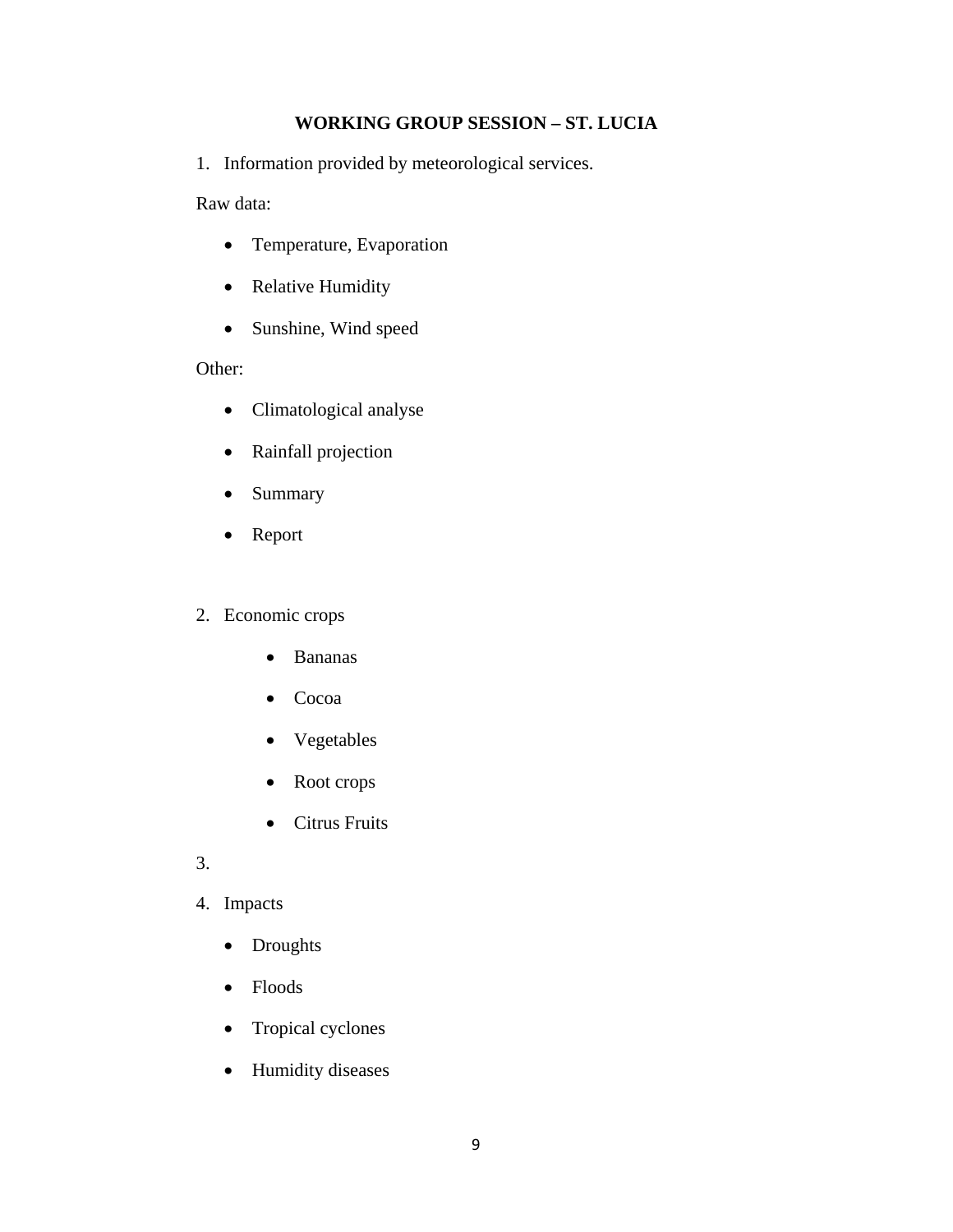- 5. Small scale agricultural farmers
- 6. Products/Services
	- Medium to long term forecast in agriculture
	- Integrated database for the Caribbean (Agro-met data)
	- Bulletin/ Newsletter
	- Estimate for agriculture
- 7. Products to start now
	- Forecast projections for agriculture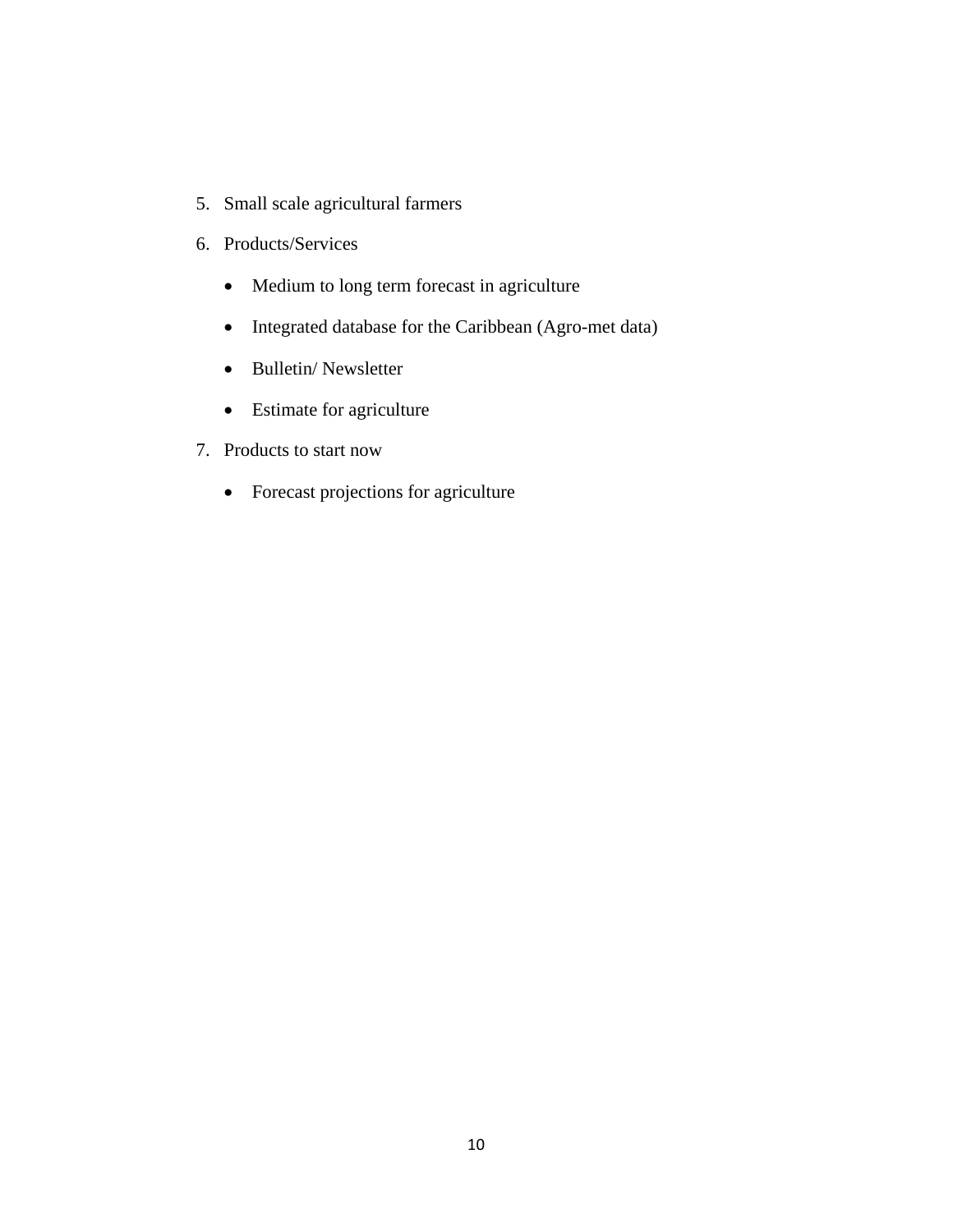#### **DOMINICA**

- The meteorological service presently provides daily weather forecasts and information to aviation.
- Economic crops in order of importance.
- 1. Banana/ Plantain
- 2. Root crops (yams, sweet potatoes, dasheen, tannia)
- 3. Passion fruit, pineapple
- 4. Vegetable production
- 5. Peppers (hot, seasoning)
- Weather related impacts.
- 1. Pest and diseases
- 2. Irrigation Planning (droughts/floods)
- 3. Wind damage
- Focus should be on small scale farmers.
- Agricultural products needed.
- 1. Quarterly/ Weekly forecast
- Meteorology
- 1. Quarterly Forecast Online (CIMH)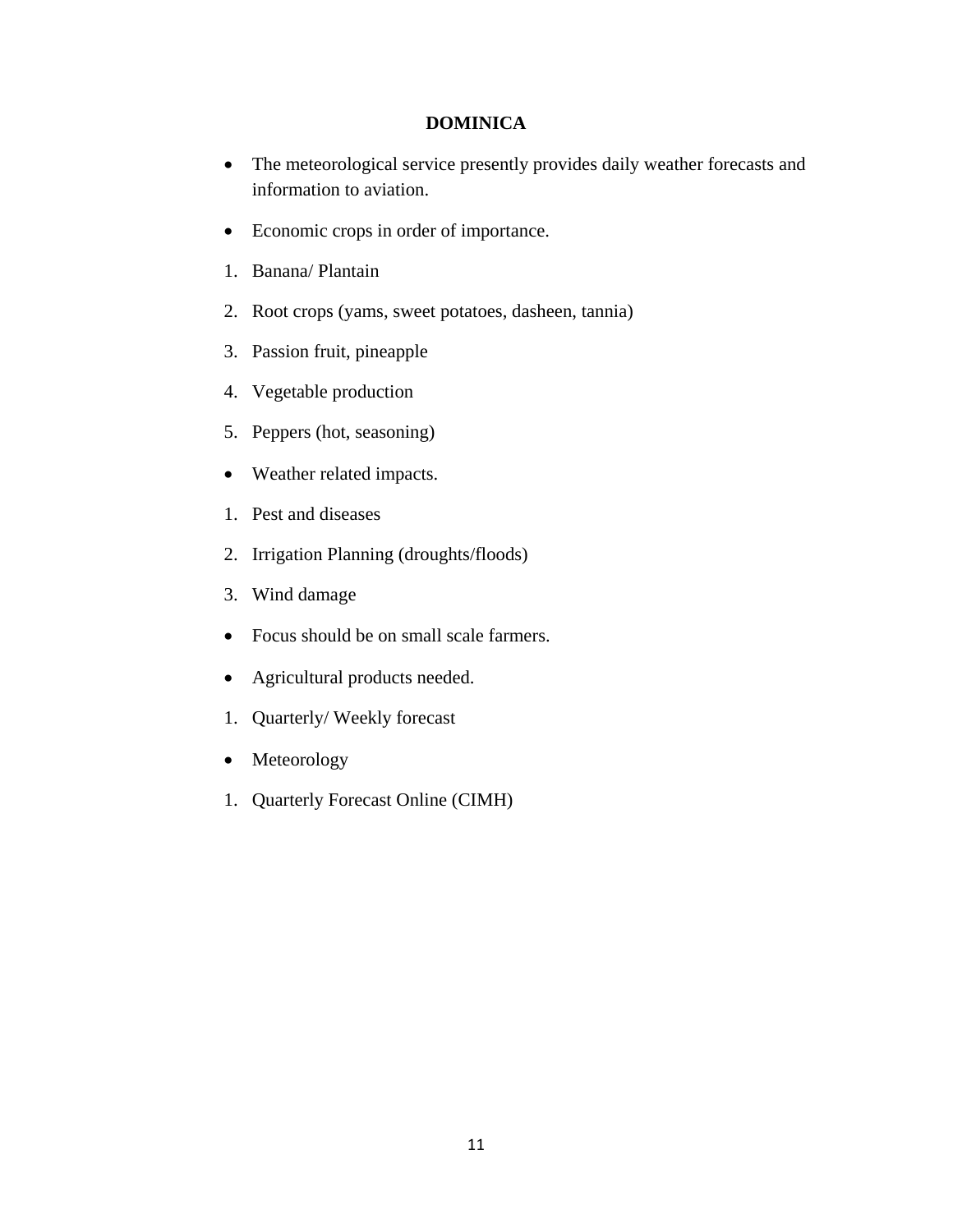## **JAMAICA**

#### **Answer 1**

- Daily weather forecasts and outlooks for towns and cities e.g. severe weather warnings.
- Give synopsis 3-4 times per day (Outlook)
- Provision of monthly rainfall summary and drought analysis to specific clients, also available on the website.
- Provision of added information at clients request e.g. evapotranspiration, rainfall data etc.
- Offer technical assistance to agencies in siting zones for potential met stations.

#### **Answer 2**

• Sugar cane, banana, citrus, coffee, root tubers, ginger, condiments.

#### **Answer 3**

• Drought, bush fire, floods, hurricane, landslides.

#### **Answer 4**

Both, however delivery of the information may differ considering the majority who are small farmers may not be privy to technology of readily receiving the information and may require group meetings as opposed to accessing via email for example.

#### **Answer 5**

- Better pest and disease forecasting.
- Improvement of rainwater harvesting infrastructure.
- Improve livelihood of farmers.
- Increase yield and consistency in production.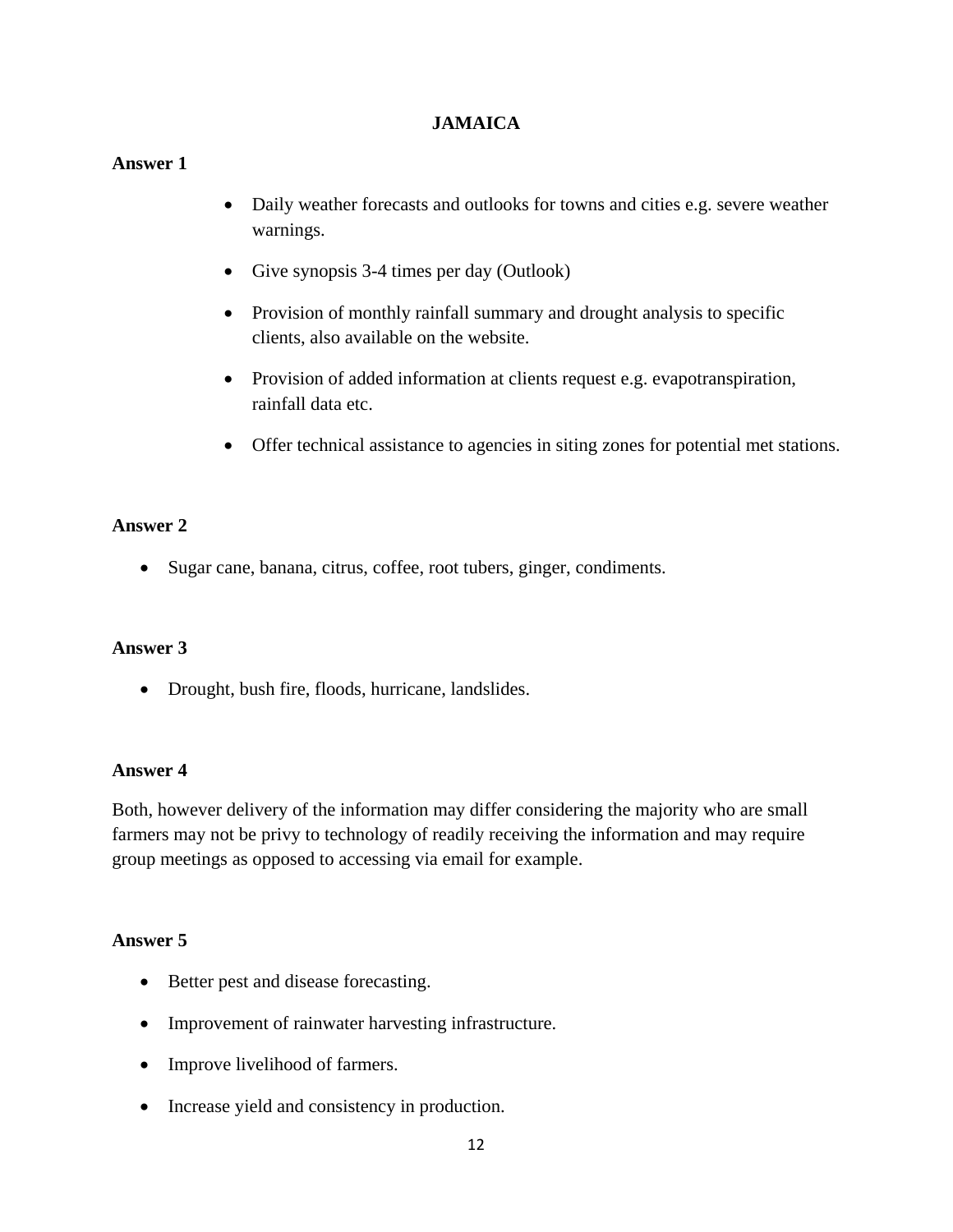# **Answer 6**

Considering the available resources and workforce, not much more can be done at this point.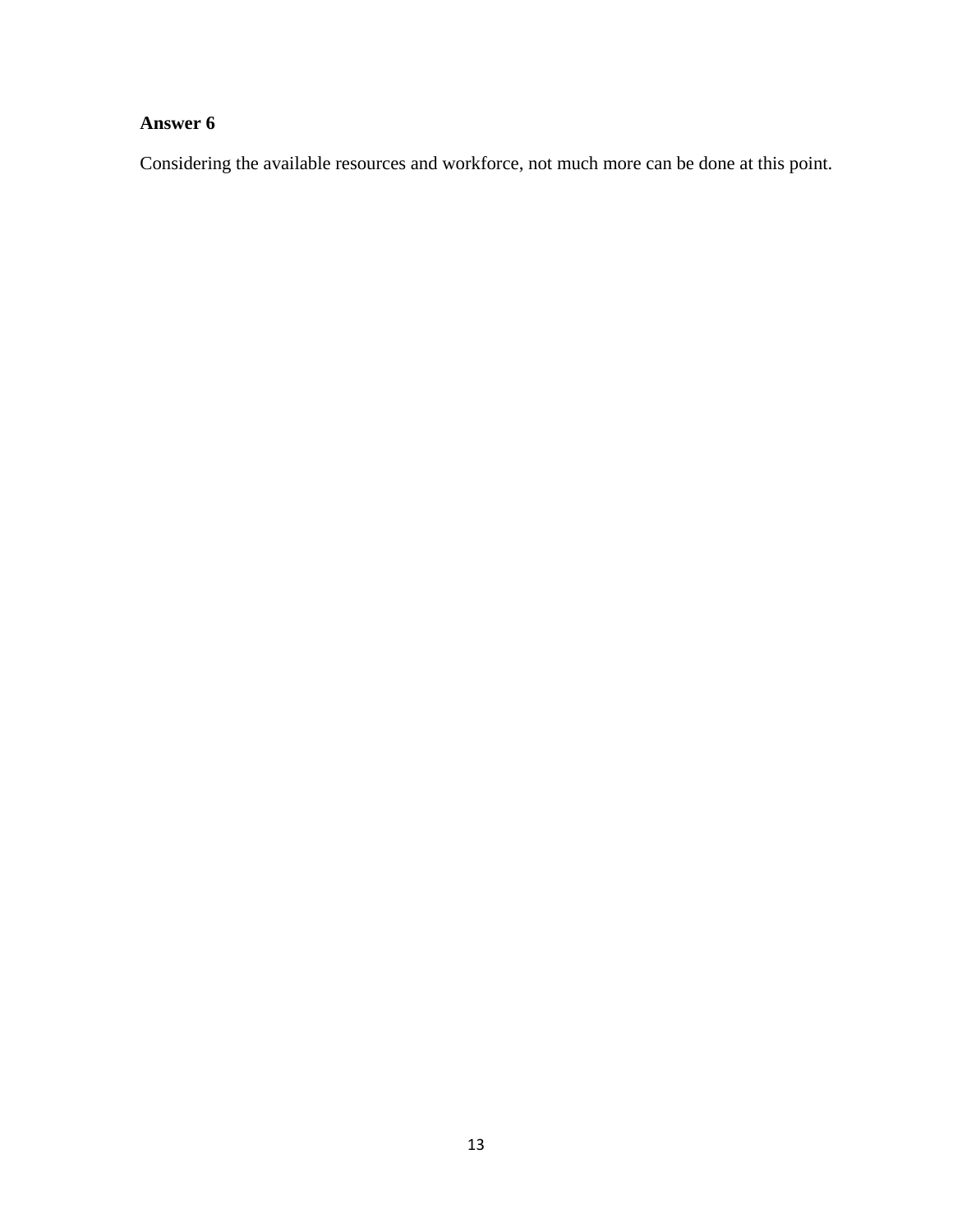# **TRINIDAD & TOBAGO**

#### 1.

- Provide public weather forecast, includes rainfall, temperature, sunrise/sunset, sea conditions, wind.
- Specialised reports, either on requests or what is continuously produced i.e. monthly precipitation and seasonal forecast.
- Provide data for clients' usage.
- Bulletins

# 2.

- Tree crops cocoa, assorted fruits, coffee, coconut, citrus, forestry (wood)
- Vegetable crops pumpkin, peppers, lettuce, okra, bandenia for local and international consumption.
- Root crops- recently within 3 to 4 years, mainly local consumption, cassava, yam, dasheen, eddoes to replace dependency on cereals.

## 3.

Flooding – Primary lost of entire crop.

- Ministry provide extension officers to process flood damage reports
- Dry season incentive to persons who construct ponds impact on pest and diseases,
- Weather oriented:

Dry season – increase in insects; mites, thrips in vegetables.

Wet Season – bacteria and fungi increase

- splash borne disease
- Wind Airborne diseases, fungal pathogens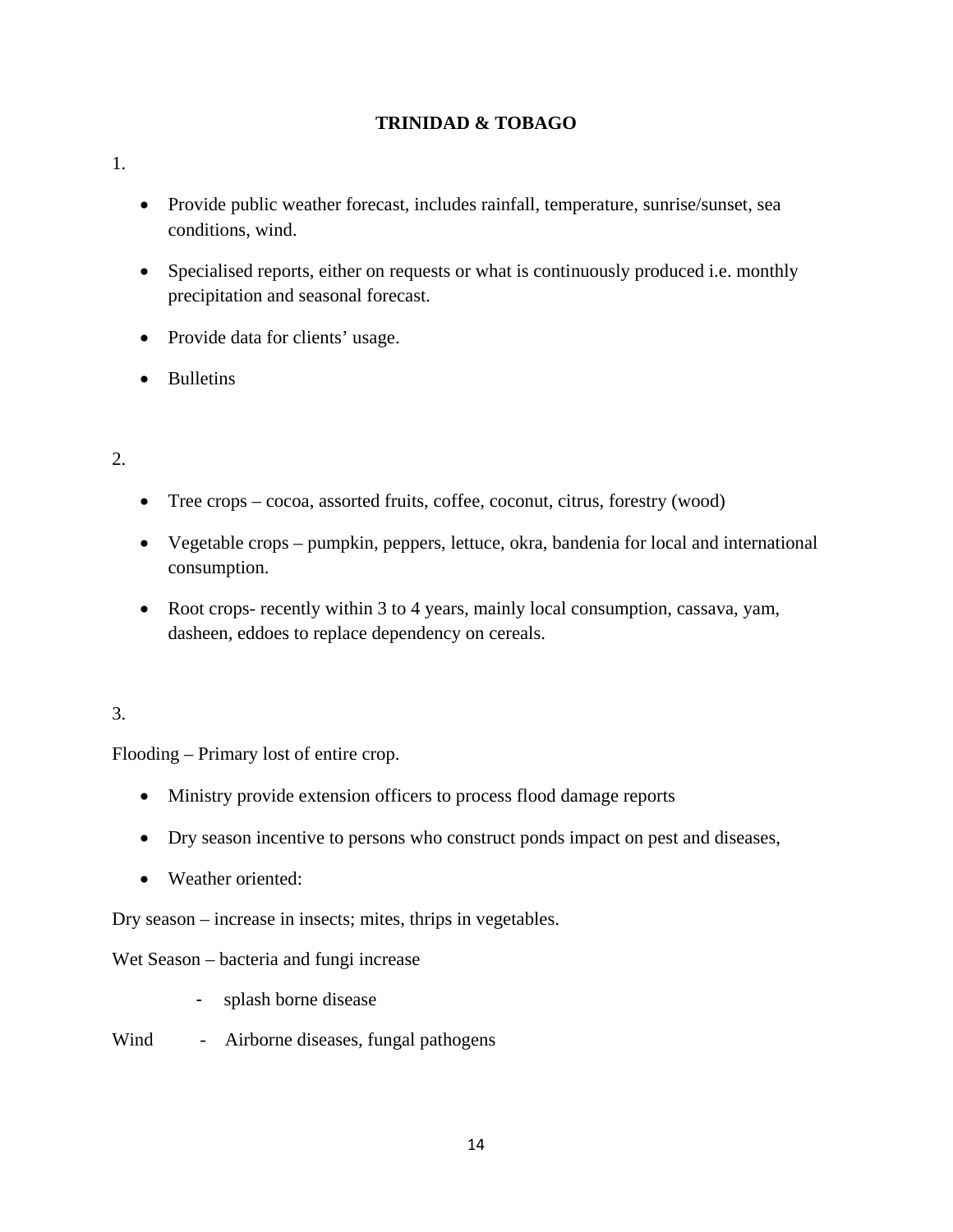4. Small scale farmers in majority and tend to be greater affected.

Prefer to look at agricultural zones to ensure there is a capture of the microclimate of the agricultural community, so both large and small scales are looked at.

5. Weather information across all agricultural zones, rainfall, temperature, humidity, wind etc. Farmer perspective, what to expect over short term period. A weekly advisory with a day to day distribution for short term planning.

6. Tailor made precipitation forecast for agriculture. Increase in data availability to cover agricultural zones which would improve a precipitation forecast geared towards agriculture.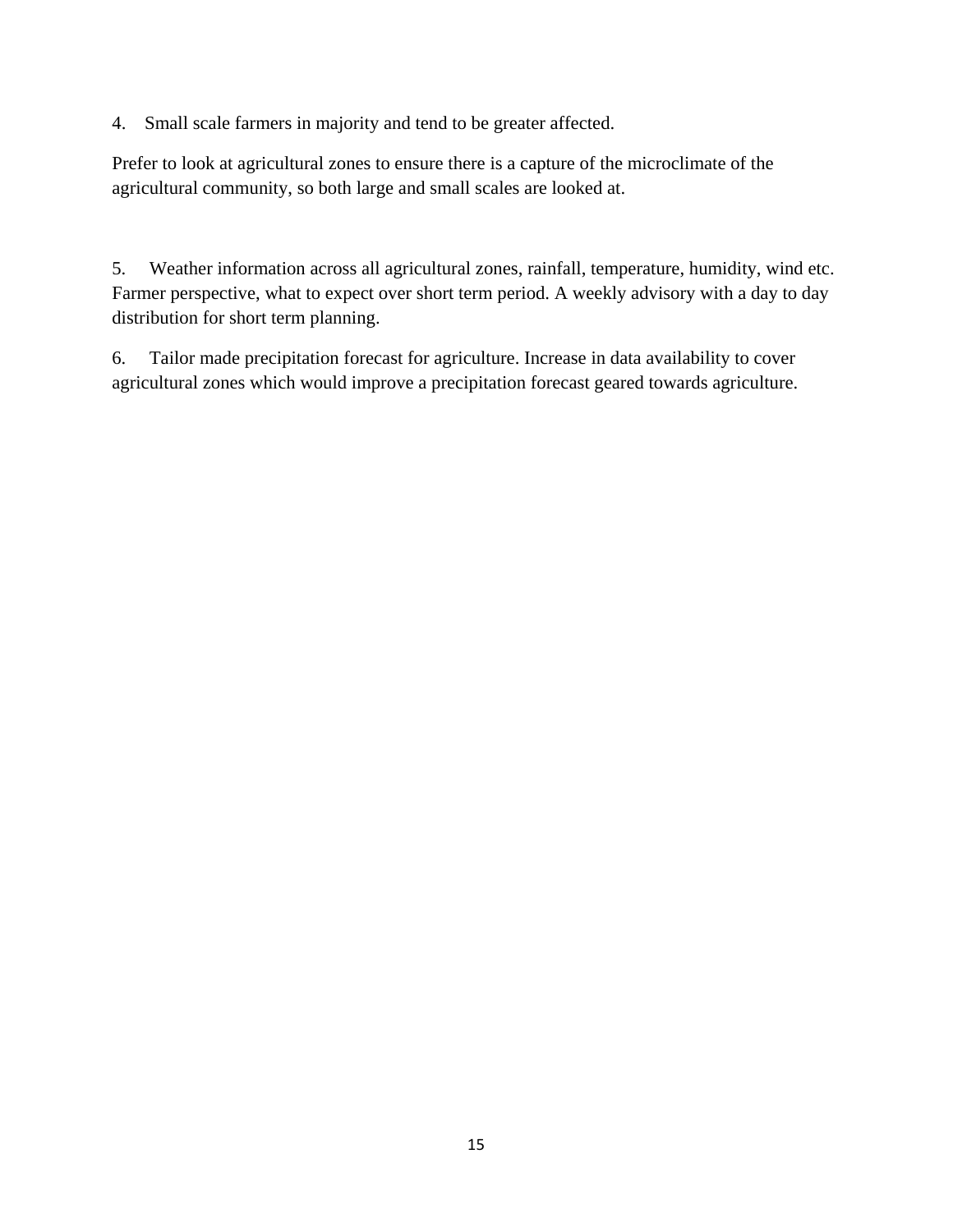## **Antigua and Barbuda**

## **Meteorological Information**

1. Met services in Antigua cater to Aviation, Tourism, and Agriculture etc.

## Agriculture

- Data bank reflects on a fair picture of climatology for many years over forty (40) years for rainfall.
- Hourly data collected including
- Temperature (daily Min and Max mean and extremes can be determined.
- Rainfall data collected from 13 stations on island.
- Airport rain station is most keenly monitored on a daily basis (4 readings every 24 hours)
- Cloud cover.
- Relative humidity
- Rainfall estimates (using models)
- Rainfall forecast (every four days)
- Evaporation (as it pertains to transpiration and key economic crops).

## **ANTIGUA**

Imports over \$30 million of fresh vegetables and plants, annually. North America and Central America, Caribbean (medium term weather outlook for these countries.

#### Key crops

Onions, carrots, sweet pepper tomato, cabbage, pineapple, Sea Island cotton, mango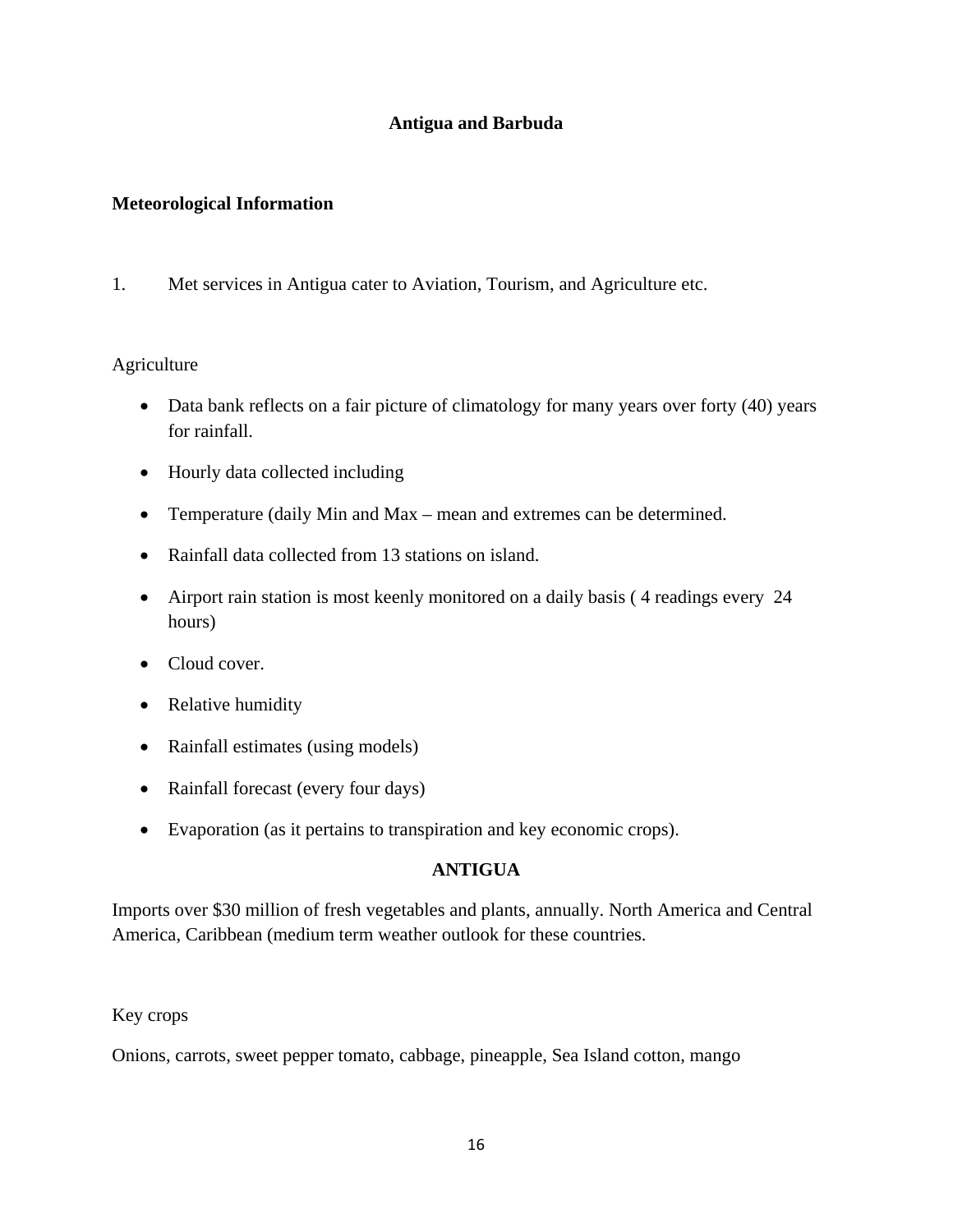## Frequent imports

Drought, floods hurricane, seasonal pests and diseases

All farmers (…….

Rainfall information (short and medium range forecast)

For land preparation, planting ……..

Module in the daily television presentation, to focus on agricultural weather report.

Forecast for ash fall from Montserrat.

Medium term weather outlook for north and Central America.

Ministry of Agriculture establish a focal point to indicate to the meteorological station the relevant needs for agri-weather reports on a regular basis.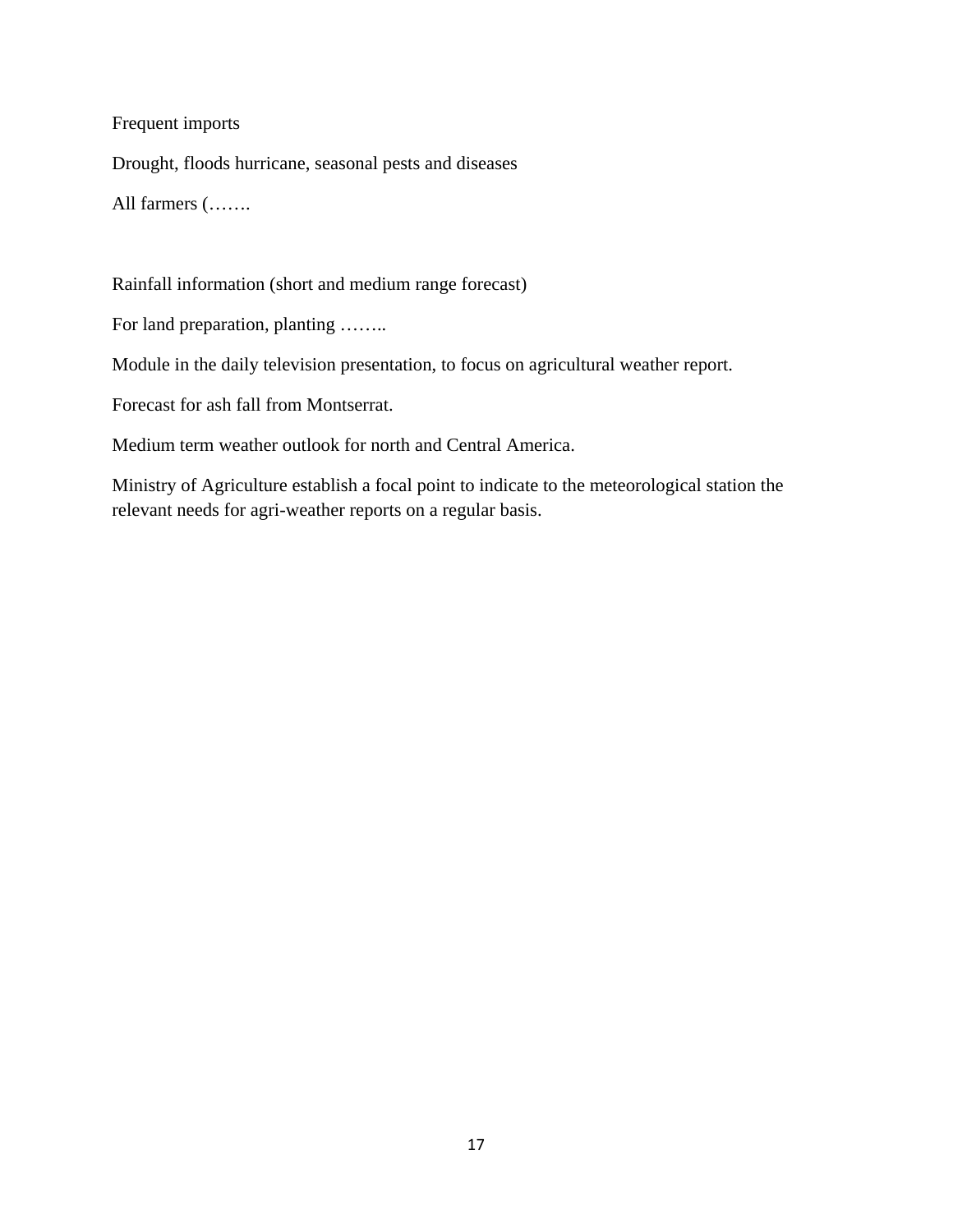#### **WORKING GROUP - GRENADA**

1. MET. What information does my Met service normally provide? Early warning, Forecasting, Rainfall, Temperatures, Relative humidity, wind, Pressure,

Cloud Cover, limited capability to do Evapo-transpiration Analysis and presentation.

2. AGRIC: Key economic crops in my country. Cocoa, Nutmeg, Bananas, Vegetables, Citrus, Food Crops.

3. AGRIC: What do I see as frequent/Costly impacts related to weather and climate that we have within our farming systems?

Damages/Lost of crops. Soil/Gully Erosion, Pest/Diseases, Financial Lost because of inability to harvest in areas where roads are not properly surfaced.

4. Agric: Focus.

Both. In many areas the farms are small but add up to one large farming Area/Community.

5. AGRIC: Products.

More detailed forecasting, early warning for dry or wet spells. Agricultural Weather Bulletin/Briefing on a weekly or monthly basis. Evapo-transpiration analysis/data.

6. Met. What can provide?

Limited Evapotranspiration info. Agric Weather Bulletins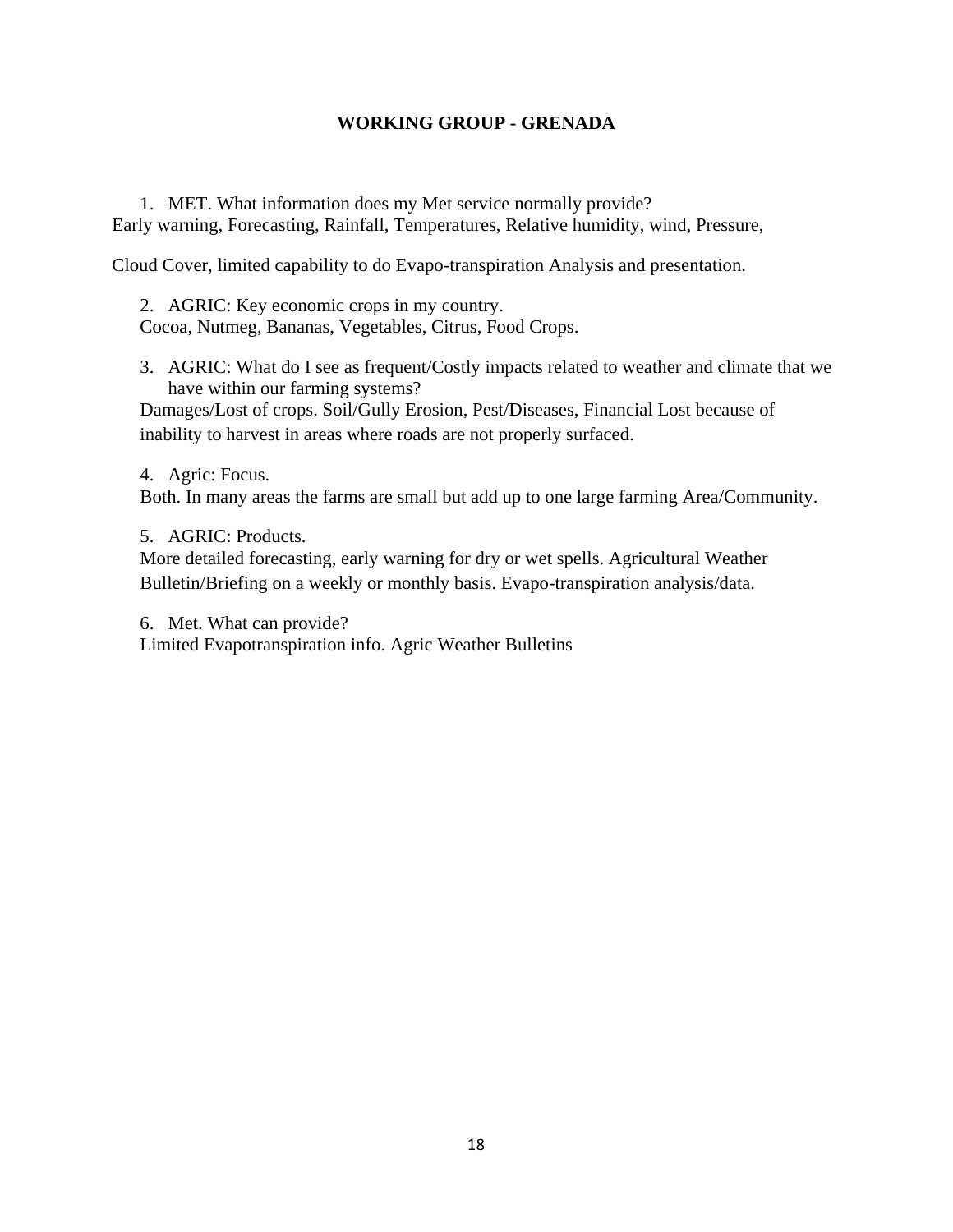#### **WORKING GROUP GUYANA**

(1) Information such climate (3 monthly rainfall outlook) and weather forecasts (12 hour, 1 to 7 days ), data in weather and climate and water resources, low and high tide alerts, , etc. are disseminated via radio, television, through newspapers, bulletins and facsimile to various stakeholders.

- (2) Key Economic Crops Rice and Sugar
- (3) Frequent/costly impacts –
- a. Drought
- b. Flood
- c. Pest and Disease outbreaks
- d. Saline Intrusion
- e. Breach in Sea Defences
- (4) Project should focus on all farmers
- (5) Agro-Advisory Services
- a. Short and Medium Term Forecast 7 days
	- i. Rainfall (intensity)
	- ii. Temperature
	- iii. Humidity
	- iv. Wind Direction
- b. Agro-advisory
	- i. Crop specific
	- ii. Livestock
- c. Crop Status Projection
- (6) Specifics information to Agriculture Meteorology is not done, due to